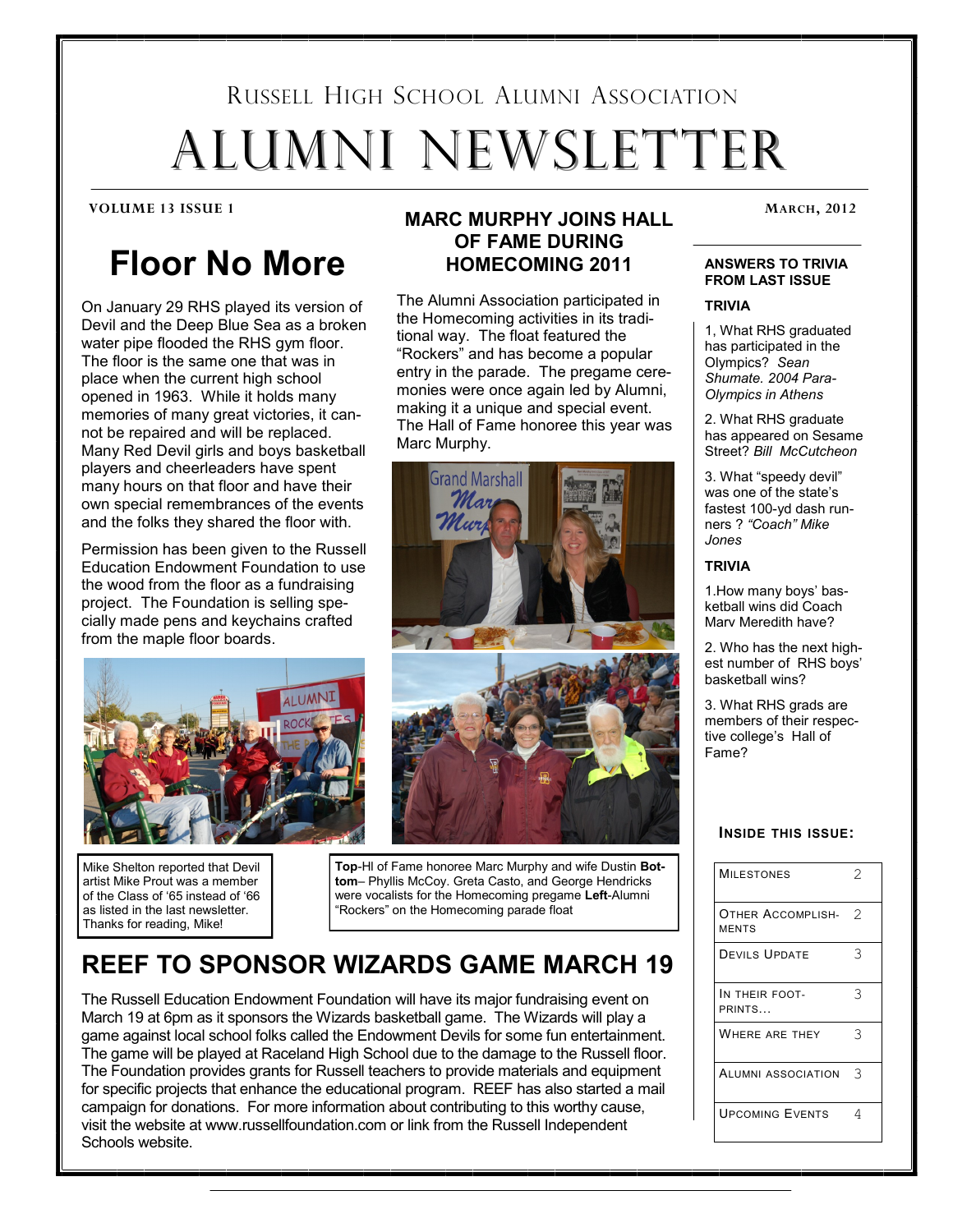# **MILESTONES**

#### **Deaths**

Donna Miller 10/27/11 Edward Hayes ('62) 10/5/11 Mary L. Clarke Greene 10/30/11 Thelma Scott Bradley 11/2/11 Lester Tackett 11/18/11 Jennifer Litteral Robinette 1/10/12 Mildred Stanley Rider 9/9/11 Ruth Willis Pickett 12/9/11 David Riffe ('85) 10/31/11 Margaret Fairchild Perry 2/4/12 Janice Daniels 1/7/12 Herbert Daniels 1/7/12 Jack Layne ('68) 1/9/12 Robb Yancey ('81) 1/9/12 David Duke ('56) 1/12/12 Billy Adams ('54) 1//24/12

Ramona Blanton 1/21/12 Stacie Belcher Rice ('87) 1/21/12 William "Buckshot" Clark 1/19/12 Sharon Dennis Brown ('68) 1/27/12 Charles Chattin 2/6/12 Jeff Pennington 2/13/12 Frances Stokes Layne 2/19/12 Pam Bailey Crittenden 2/22/12 **Weddings** Lauren Rice ('05)/ Charles "Matt" Woods ('01) 11/12/11

Parker Lee ('03)/ Autumn Harper 6/18/11

Francine Rocco ('81)/David Bayes ('80) 6/18/11

Megan Ballash ('06)/Matthew Nickels 7/2/11

## PAGE 2 ALUMNI NEWSLETTER

#### **Retirements**

Chief MSgt Norwood Merritt Marissa Kouns

#### **Other**

Coach Ivan McGlone and his wife Gloria have illnesses. If you would like to send a card:

73 Twin View Lane

Huntington, WV 25704

**At Russell High School, Tradition Never Graduates**

### **OTHER ACCOMPLISHMENTS**

**Diana Gollihue Williams, RN** ('73) is a contributor in the recently published 2nd edition of Scope and Standards of Practice Faith Community Nursing

**Jon VanHoose** ('07)**,** playing for NKU scored 17 points against Marshall

**Kelsey Simpson** ('08) has started 13 games for NKU, leads the team in blocked shots, and is averaging 4.0 ppg and 2.6 rebounds

**Sharon Cogan Whitt** published Mead Memorial United Methodist Church, An Old Fashioned Church for a New Fangled World, available at Amazon, http://dahmonwhittfamily.com, or 606.836.7997

**Sean Horne** ('92) RMS Principal graduated from the Leadership Institute for School Principals and named 2012 KSCA Principal of the Year

**'72 Regional Champion Boys Basketball Team** was honored at halftime of the Russell/ Ashland game on Feb. 17, on the 40th anniversary of the upset of #1 Ashland

**Amanda** ('02) **and Brianna** ('00) **Wilcox** of Kimber Rising signed a recording contract with Nashville's Save the City Records

**Dave Ridenour (**'86), popular jazz musician in the Greater Cincinnati area, has a new record soon to be released

**Jack Barber** (68) inducted into PGA Golf Professional Hall of Fame twice

**Darrell Adkins** ('74) named 2011 16th Region Volleyball Coach of the Year

#### *SENIOR DISCOUNT*

*Anyone age 65 or older can enjoy a lifetime membership in the alumni association for only \$25*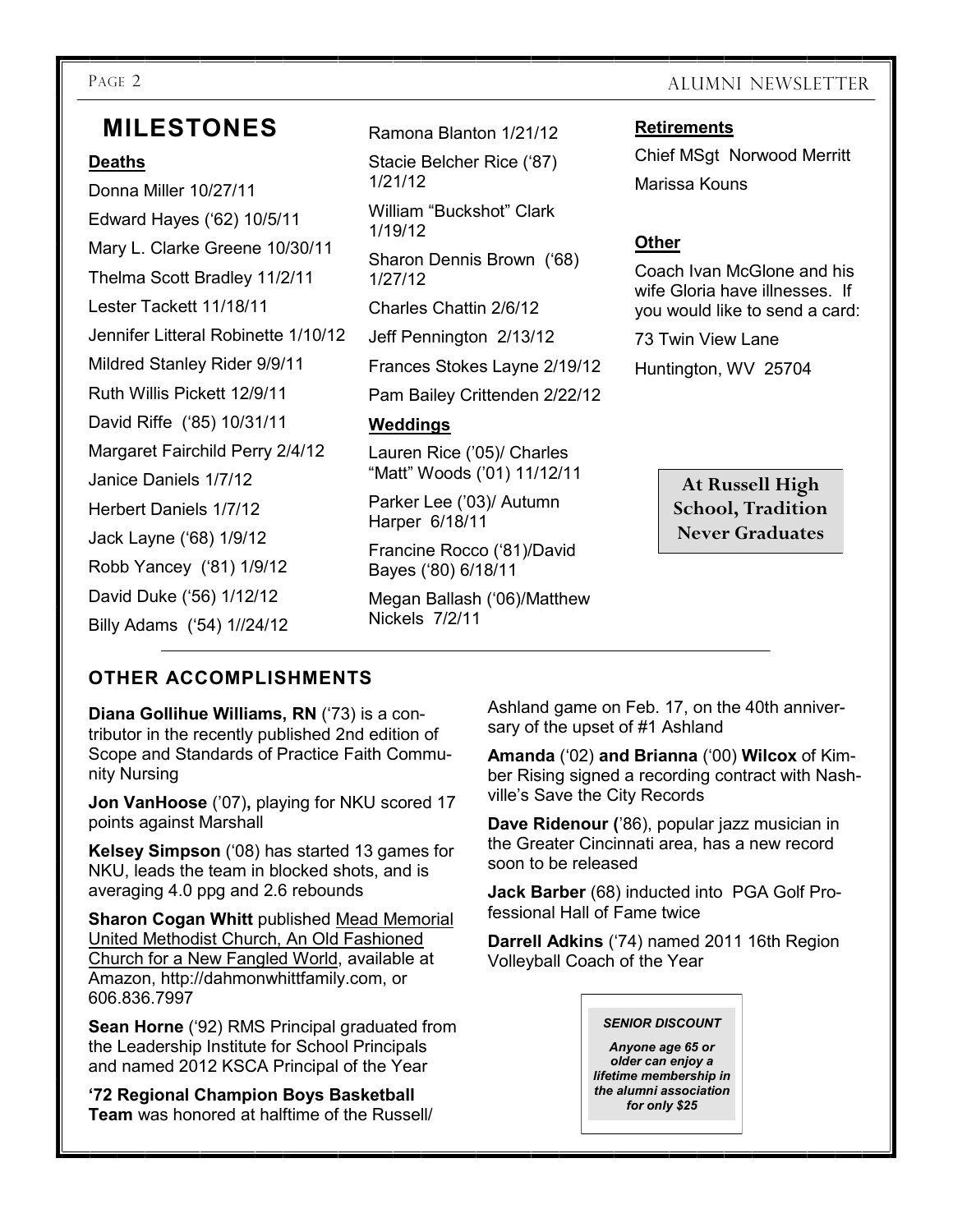#### VOLUME 12 ISSUE 2 PAGE 3

# **DISTINGUISHED DEVILS**

The Grid Devils had another winning season and advanced past the first round of the play-offs. Michael Pennington has signed to play next year with KCU. Justin Davidson has signed to play with the University of Charleston.

Coach Ivan McGlone won his 300th game as RHS coach and 327th overall.

The Boys Soccer Team defeated Ashland for the Regional Championship for the second consecutive year. Chase Bates-Meek was named Honorable Mention All-

State and has signed to play at Berea. Girls soccer had another great season before losing in the regional final . Ashley Huffine was Second Team All-State.

Volleyball was 30-7 and District Champion. Kylie Rice was named First Team All-State. Girls Golf was regional champion, Gabrielle Cassity was medalist. Bobby Thomas was a boys state qualifier.

Kelsey Marshall signed with Lindsey Wilson for swimming.

Dance Team -Regional Champion and eyeing 8th straight national title Mar 23-24 in Fort Worth, TX.

#### **ELECTION OF OFFICERS**

The Annual Election of Officers will be held Wednesday, April 25, at 4:30 at RHS. Anyone interested in being nominated for an office should contact any of the current officers.

#### **YEARBOOKS AVAILABLE**

Several old Revilonian yearbooks from the years '87, '88, '89. and '99 are available through the Alumni for \$10 each. Contact Anna Fosson in the RHS office or Liz Cremeans in the RIS Curriculum office

#### **ALUMNI ASSOCIA-TION OFFICERS**

PRES MARY ROBINSON V-P HARRIET JONES SEC BILL VALLANCE TREAS BETTY VALLANCE BOARD OF DIRECTORS: NINETTE AMIS, LIZ CRE-MEANS, CAROLYN FANNIN, ROCKY LANE, PHYLLIS MCCOY, ANNA CHAFFIN, JACK FANNIN NON-ALUMNI REP JOHN JONES

# **IN THEIR FOOTPRINTS…..**

The flowers weren't the only things that bloomed at RHS in the spring. Theater talent came alive with the annual play directed by Jim Shope with artistic and musical support from his wife Pat. The plays were all expertly done and gave many a Broadway Devil the opportunity to experience how a project comes to life. The plays were a community experience that were well attended and a source of pride for parents and all involved. Beyond the play, there was

always another storyline. All the students involved developed a sense of family and teamwork that was fostered by Mr. Shope. His sense of weaving humanity into the humanities left a footprint that will not be forgotten

by the students and staff .



This feature highlights Russell teachers and staff that have special places in our memories. Short written essays can be submitted by mail or e-mail for this feature. Please consider remembering those special educators from our past.

## **ALUMNI SPOTLIGHT—WHERE ARE THEY NOW**

**Sean Shumate, Class of 1989, has overcome a Junior chamber project that honors** isville. In 2010 Sean was selected as one of the ties around the country. tragic car accident that left him paralyzed to become one of the nation's premier wheelchair fencers as well as a fencing coach. Sean was one of only five men selected to represent the United States in the 2004 ParaOlympics in Greece. He currently is a fencing coach in Lou-Ten Outstanding Young Americans, an annual

ten Americans that exemplify the best attributes of the nation's young people. In addition to his fencing success, he was recognized for making major strides in turning around some of the most neglected elderly nursing facili-